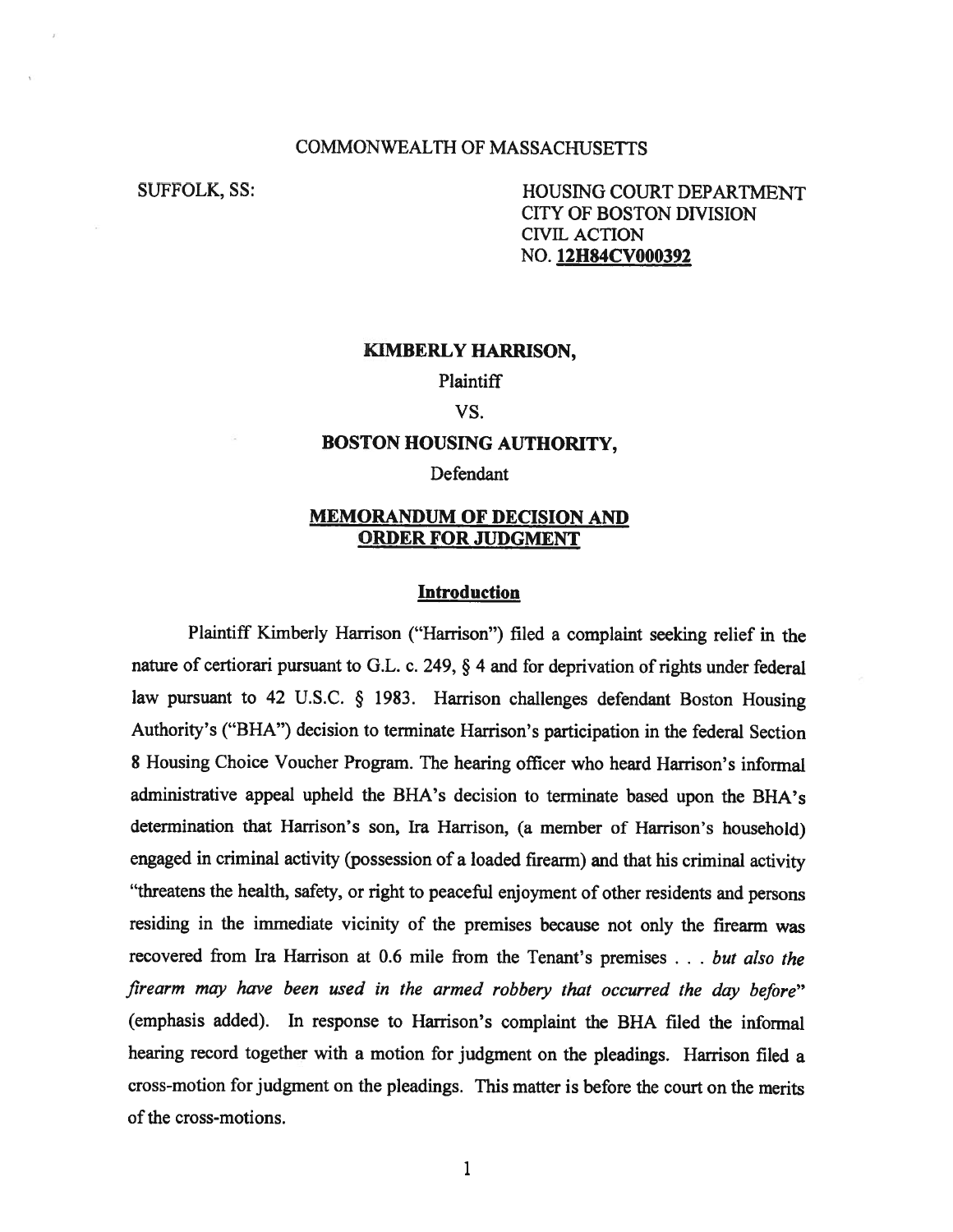## **Discussion**

**The federal Section 8 Housing Choice Voucher Program ("Section 8 HCVP program") is succinctly described in** *Wojcik v. Lynn Housing Authority,* **66 Mass. App. Ct. 103, n. 2 (2006):** 

> **"The Housing Choice Voucher Program, commonly referred to as `section 8,' was established by Congress pursuant to § 201(a) of the Housing and Community Development Act of 1974, amending § 8 of the United States Housing Act of 1937. See** *42 U.S.C. § 1437f(o) (2003); 24 C.F.R. § 982.1 et seq. (2005).* **It allows low-income families seeking assistance to apply to a local housing authority . . . . See** *24 C.F.R. § 982.1.* **If approved, the local housing authority will issue a section 8 voucher to the family. See 24 C.F.R. § 982.302. With this voucher, the family may then locate a suitable apartment in the private market and enter into a lease that is in accordance with the applicable housing authority guidelines.** *Ibid.* **Once the housing authority has approved the lease, the family may then pay thirty percent of its adjusted monthly income to the owner of the unit in satisfaction of its rent obligation.** *42 U.S.C. § 1437f(o)(2)(A).* **Under its own agreement with the owner, the housing authority then pays the owner the difference between what the tenant has paid and the monthly rent charged. 42 U.S.C. § 1437f(c)(3)."**

**The United States Department of Housing and Urban Development ("HUD") administers the Section 8 HCVP program on the national level and has promulgated regulations to implement the program. See** *24 C.F.R. § 982 et seq.* **On the local level, Defendant Boston Housing Authority ("BHA") is authorized to administer the Section 8 HCVP program for HUD. See,** *42 U.S.C. § 1237a(b)(6); 24 C.F.R. § 982.4.* 

**The BHA is a public body corporate and politic, established pursuant to G.L. c. 121B, §§ 3 and 5. The BHA administers the federal Section 8 Housing Choice Voucher Family Unification Program (Section 8 program). 42 U.S.C. § 1437, et seq. The Department of Housing and Urban Development ("HUD") has promulgated regulations to implement the Section 8 program. See, 24 CFR § 982.551 (a) to (n). Section 982.551 (i) (1) provides that a tenant's participation in the Section 8 program may be terminated if she or a member of her household "engage in drug-related criminal activity or violent criminal activity** *or other criminal activity that threatens the health, safety, or right to peaceful enjoyment of other residents and persons in the immediate vicinity of the*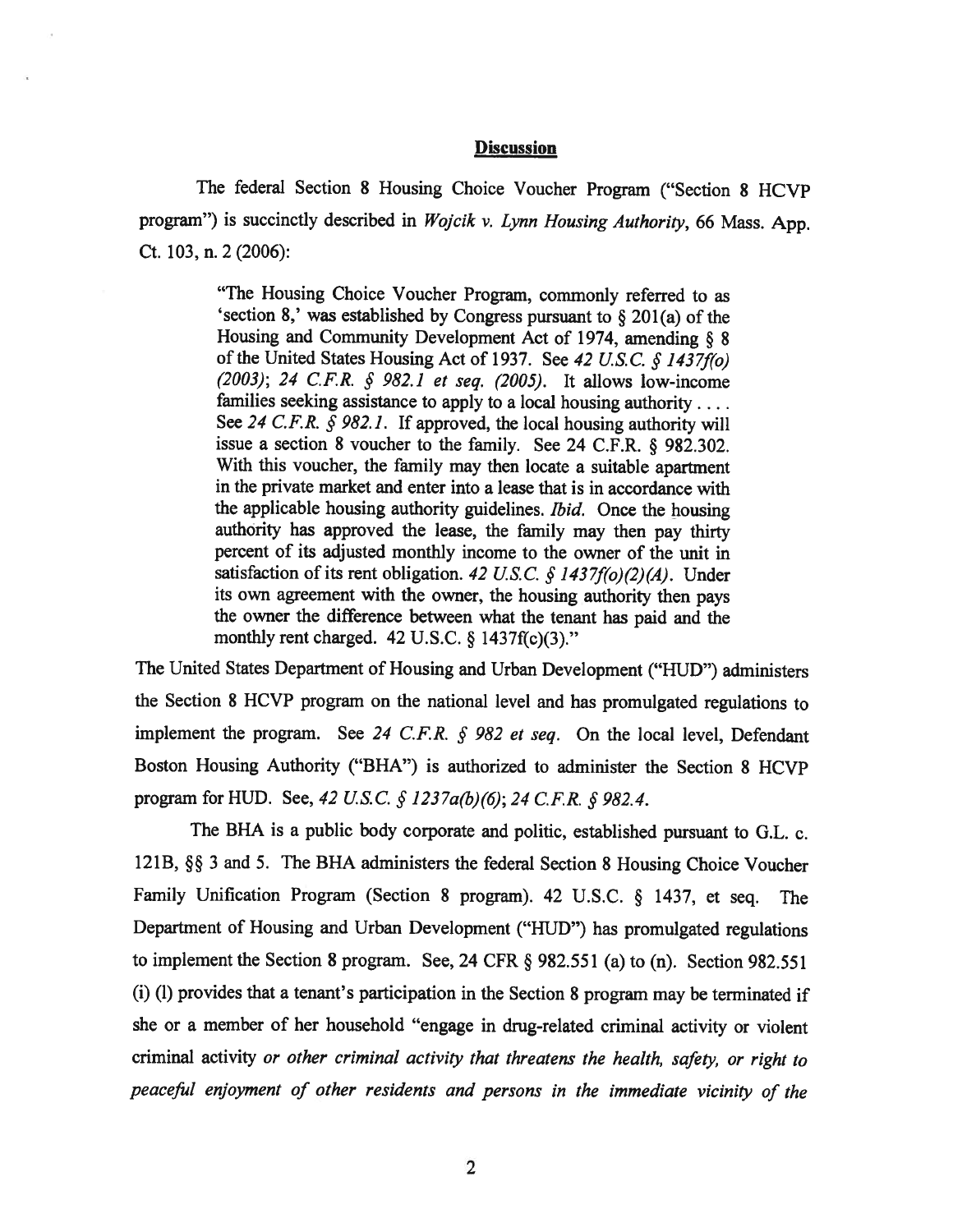*premises"* (emphasis added). A Section 8 participant has the right to an informal hearing to appeal the BHA's decision to terminate Section 8 assistance.<sup>1</sup>

The BHA is not a state agency subject to the administrative appeal provisions of G.L. c. 30A. Therefore, Harrison has sought relief by bringing an action in the nature of certiorari pursuant to G.L. c. 249, § 4.<sup>2</sup> Section 4 states in relevant part, "a civil action in the nature of certiorari to correct errors in proceedings . . . which proceedings are not otherwise reviewable by motion or by appeal, may be brought [in a court of competent jurisdiction]." The housing court department has jurisdiction concurrent with the superior court department with respect to housing matters. See, G.L. c. 185C, § 3. In considering a certiorari petition the court must determine whether the administrative decision was based upon legal error that adversely affected material rights of the plaintiff. Legal error includes terminating a tenant's Section 8 subsidy based upon findings of fact that are not supported by a preponderance of the evidence presented at the informal hearing. See, *Board of Ret. v. Woodward,* 446 Mass. 698, 703 (2006); *Emerson College v. Boston,* 391 Mass. 415, 422 n. 14 (1984); *School Comm. Of Hatfield v. Board of Education,* 372 Mass. 513, 517 (1977); *First Church of Christ Scientist v. Alcoholic Beverages Control Commission,* 349 Mass. 273, 275 (1965); *Police Comm'r of Boston v. Robinson,* 47 Mass. App. Ct. 767, 770 (1999).3

Since I cannot substitute my judgment for that rendered by the BHA and the hearing officer, my consideration of Harrison's certiorari petition must be based solely upon the evidence presented at the informal hearing. Therefore, my review of the hearing officer's decision will be limited to a consideration of whether the hearing officer's

<sup>&</sup>lt;sup>1</sup> The hearing officer must make a factual determination relating to the individual circumstances of the participant based on a preponderance of the evidence presented at the hearing. See, *Carter v. Lynn Housing Authority,* 450 Mass. 626 (2008). The hearing officer shall consider any mitigating circumstances and other relevant circumstances presented by the participant. See 24 C.F.R. §982.552(c)(2). These mitigating circumstances may include the seriousness of the violation, the extent of participation or culpability of individual family members, facts related to the disability of a family member, and the effects of the termination of assistance on other family members who were not involved in the conduct that constituted a lease violation.

<sup>&</sup>lt;sup>2</sup> Harrison commenced this action within the sixty-day limitation period set forth in G.L. c. 249, § 4.

<sup>&</sup>lt;sup>3</sup> In *Woodward*, supra. at 703, the court states that "[t]he requisite elements for availability of certiorari are (1) a judicial or quasi-judicial proceeding, (2) from which there is no other reasonably adequate remedy (3) to correct substantial error of law apparent in the record (4) that has resulted in manifest injustice to the plaintiff . . ."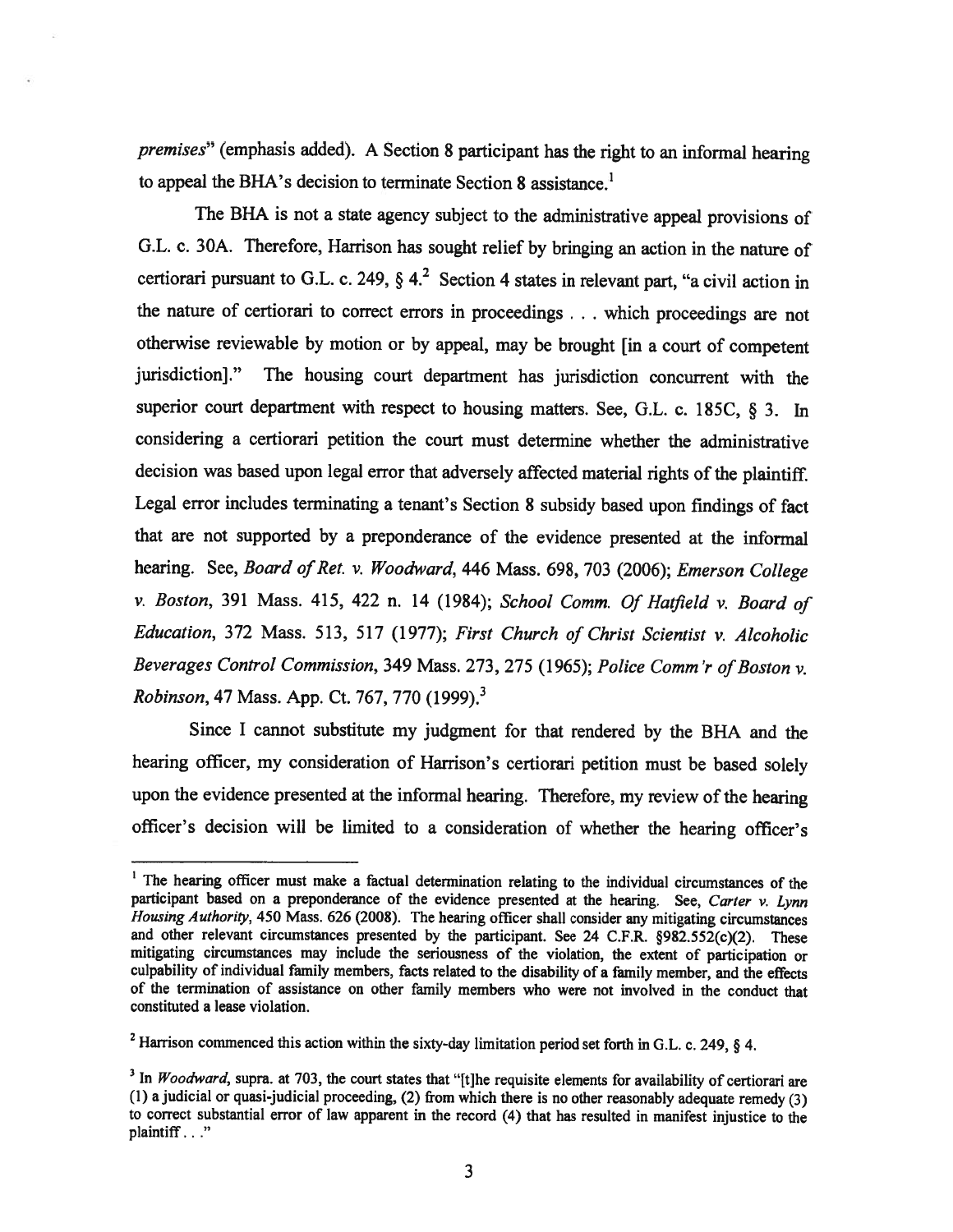factual findings and legal conclusions were based upon legal error that adversely affected the plaintiff's material rights (whether the hearing officer applied the correct legal principles and whether his findings and conclusions were supported by the evidence).4

At all times relevant to this action Harrison resided as a tenant at 51 Marcella Street, Apartment 1, in the Roxbury section of Boston. At the time of the June 2011 incident Harrison was living with her 19 year old son (Ira Harrison), her 13 year old daughter and 9 year old son. Harrison's tenancy was subsidized under the provisions of the Section 8 voucher choice program. At the time of the June 2011 incident Harrison together with her three children were listed on her lease as the authorized occupants.<sup>5</sup> The BHA administers Harrison's Section 8 voucher. The "Family Obligations" provision applicable to this case provides that "11. Crime by family member. The members of the family may not engage in Drug-Related Criminal Activity or Violent Criminal Activity *or other criminal activity that threatens the health, safety or right to peaceful enjoyment of other participants or persons residing in the immediate vicinity of the premises"*  (emphasis added).<sup>6</sup> Harrison signed the "Family Obligations" form on January 29, 2011, in which she acknowledged that her Section 8 assistance could be terminated if she or <sup>a</sup> member of her household violated any of the Family Obligations. (Record, Exhibit 2).

On August 3, 2011, the BHA gave Harrison a written notice entitled "Proposed Termination of Section 8 Rental Assistance" (Record, Exhibit 3). The reason the BHA gave for terminating Harrison's Section 8 rental assistance was that "[a] member of her family, specifically Ira Harrison, is engaged in criminal activity that threatens the health, safety, or right to peaceful enjoyment of other residents and persons residing in the immediate vicinity of the premises." The BHA did not allege as grounds for termination that Ira Harrison had engaged in "drug-related criminal activity" or "violent criminal activity." The BHA alleged that he had engaged in "other criminal activity."

<sup>&</sup>lt;sup>4</sup> In light of the decision I have reached (which addresses the legal argument regarding the proper interpretation of 24 C.F.R. § 982.551 (i) (1)), I do not address Harrison's federal claim.

<sup>&</sup>lt;sup>5</sup> Shortly after the June 2011 incident Ira Harrison vacated the premises and on November 18, 2011 Harrison asked the BHA to remove him from her Section 8 lease and household. (Record, Supplemental Exhibit B).

**<sup>6</sup>**This provision incorporates the language of HUD regulation, 24 C.F.R. § 982.551 (i) (1). The language of this same provision is incorporated as part of the BHA Administrative Plan for Section **8** Programs, dated November 1, 2009, Section 13.5.2 (k). (Record, Exhibitl).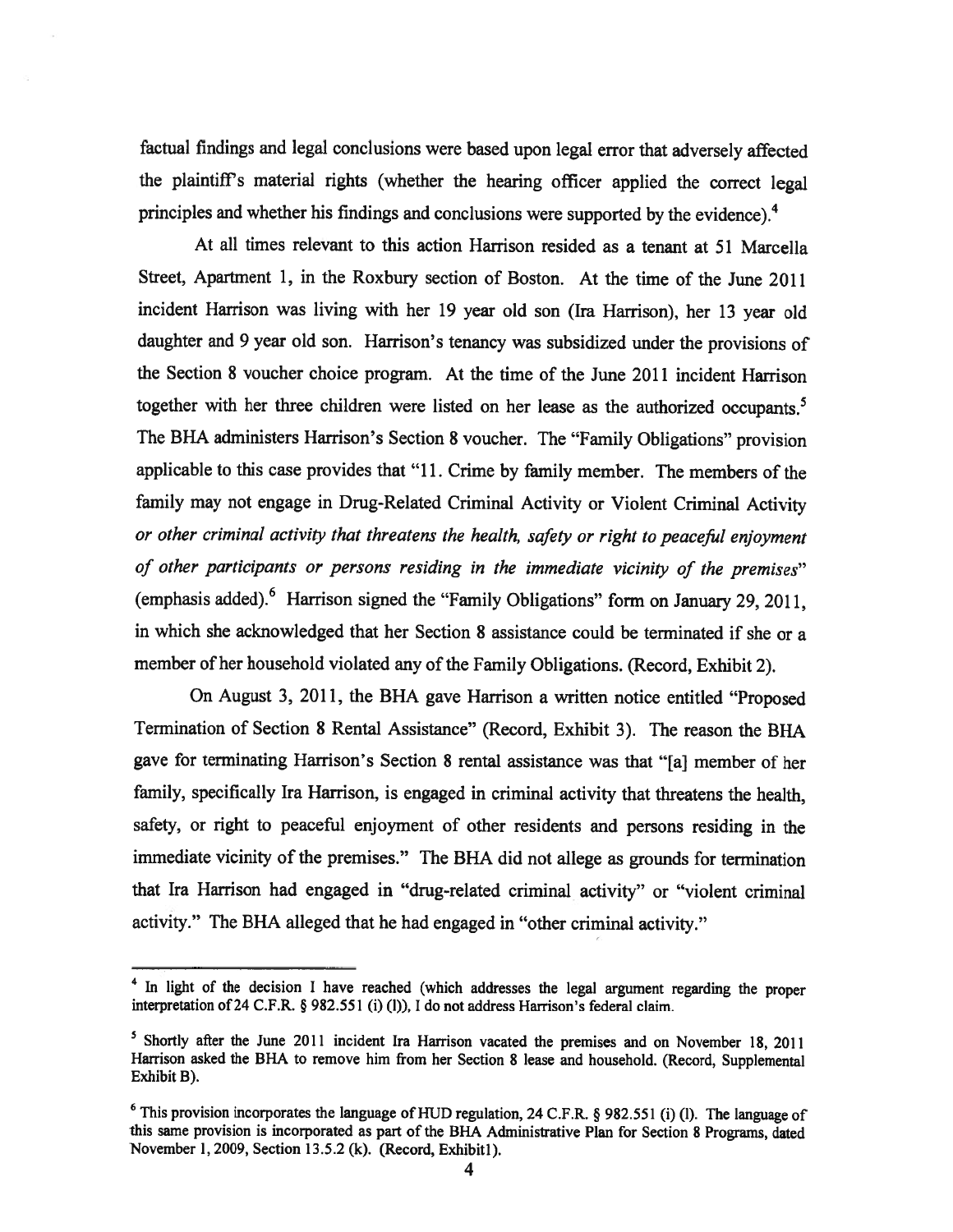The BHA's decision to terminate Harrison's Section 8 subsidy for having engaged in "other criminal activity" is based on the uncontested fact that on June 29, 2011, Ira Harrison was arrested and charged with unlawful possession of a firearm, carrying a loaded firearm, unlawful possession of ammunition and carrying a large capacity firearm less than a mile from Harrison's apartment. There is no dispute that Ira Harrison was in possession of a loaded 9 mm Glock pistol when he was detained and arrested by Boston police officers on June 29, 2011. He was arrested approximately 0.6 miles from Harrison's apartment.

Harrison appealed the BHA's decision to terminate her Section 8 subsidy and requested that the BHA hold an informal hearing. The informal hearing was held before a BHA hearing officer on September 19, 2011. The evidence presented at the hearing included a written police report dated June 30, 2011 (Record, Exhibit 5), a Google map (Record, Exhibit 6), a Boston Municipal Court criminal complaint against Ira Harrison dated July 1, 2011 (Record, Exhibit 7), the BHA family obligations form signed by Harrison (Record, Exhibit 2), the BHA program termination and hearing notices (Record, Exhibits 3, 4, 8) and a transcript of the informal hearing. The court allowed Harrison to supplement the administrative record with the following documents: BHA Administrative Plan (Exhibit A), BHA documentation regarding removal of Ira Harrison from Harrison's household (Exhibit B), letters pertaining to Harrison's request for reconsideration of the hearing decision (Exhibits C and D).

In a written decision issued on March 15, 2012, the hearing officer upheld the BHA's decision to terminate Harrison's Section 8 rental assistance (Record, Exhibit 8).

The only evidence in the administrative record pertaining to Ira Harrison's arrest consists of the police officer's statements contained in the July 1, 2011 police report (Record, Exhibit 5). The police report identifies Ira Harrison as "suspect #3." The police report states that during the early evening hours of June 29, 2011 police officers had been investigating an armed robbery that occurred on June 28, 2011. They observed three black males in Washington Park, one of whom had been "positively identified as a suspect in the armed robbery they were investigating." The police stopped the three males and spoke with suspect #1. Suspect #2 and suspect #3 (Ira Harrison) walked away. As the police moved towards suspects #2 and #3 to conduct a threshold inquiry, and the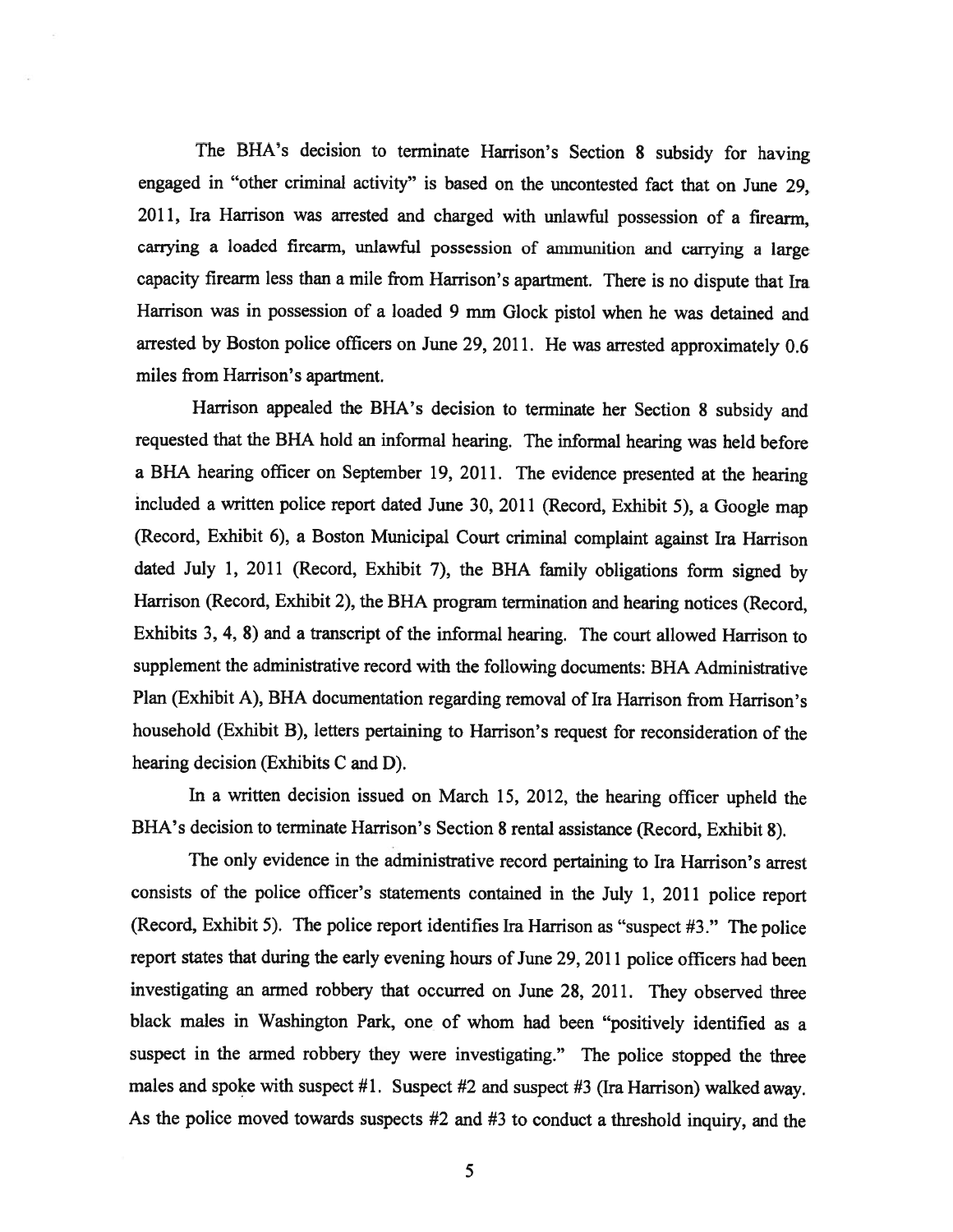two suspects ran away. The police apprehended and detained them. The police removed a black 9 mm Glock pistol from suspect #3's (Ira Harrison's) left waist line. The firearm had one live round in the chamber and sixteen live rounds in the magazine.

The police arrested Ira Harrison and charged him with unlawful possession of a firearm, carrying a loaded firearm, unlawful possession of ammunition and carrying a large capacity firearm.

The police brought the armed robbery victim to Washington Park to view suspect #2 and Ira Harrison (suspect #3). The victim was unable to identify either suspect as a person who had taken part in the June 28, 2011 armed robbery. Ira Harrison was not arrested or charged in connection with that armed robbery. There is no evidence in the administrative record that connects Ira Harrison to that armed robbery.

There is no evidence in the administrative record that Ira Harrison used the firearm in the commission of a crime or that he otherwise engaged in "violent criminal activity."

On the issue of mitigation, at the hearing Harrison presented evidence of other relevant circumstances regarding her family (including the fact that Ira Harrison has not lived with her since July 1, 2011, that he is incarcerated, that she would be willing to remove him from her lease, and that a loss of her Section 8 subsidy would cause her and her minor children substantial hardship).<sup>7</sup>

In his written decision (Record, Exhibit 8) the hearing officer found that 1) at the time of his arrest on June 29, 2011, Ira Harrison was in possession of a 9 mm firearm that contained more than 16 live rounds of ammunition, 2) the firearm was recovered approximately 0.6 miles from Harrison's apartment and 3) the firearm "may have been used in the armed robber that occurred the previous day." Based on these three factual findings the hearing officer reached the legal conclusion that Harrison had violated Section 8 Family Obligation #11 because Ira Harrison's "criminal activity here threatens the health, safety, or right to peaceful enjoyment of other residents and persons residing in the immediate vicinity of the premises." The hearing officer then consideration the mitigation issue. He balanced Harrison's "relevant circumstances" against other factors. He noted that Harrison had admitted that Ira Harrison "had been in trouble before" and

 $<sup>7</sup>$  See Footnote 1, supra.</sup>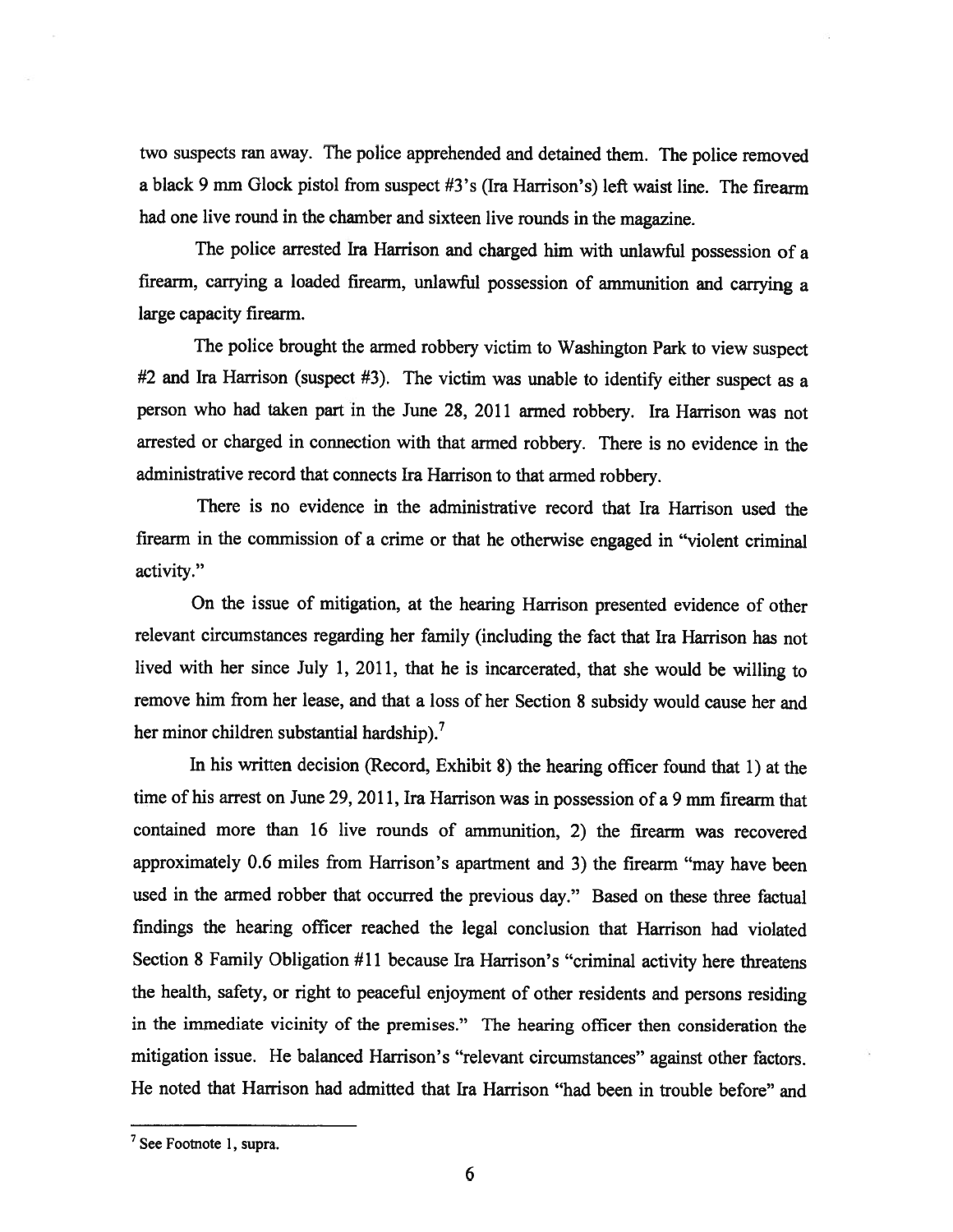that Ira Harrison had been previously *charged* with illegal possession of a firearm.<sup>8</sup> He also stated that Harrison had admitted that "she cannot control Ira Harrison's actions."9 He found that after "weighing the seriousness *and the severity of the criminal activity* that took place at the proximity of the Tenant's premises and all relevant circumstances" (emphasis added) that "termination of her Section 8 assistance is the only alternative punishment and the proper remedy that the violation of her programs' rules requires."

For these reasons the hearing officer upheld the BHA's decision to terminate Harrison's participation in the Section 8 program.

Harrison argues the hearing officer committed legal error in upholding the BHA's decision to terminate her Section 8 subsidy based upon "other criminal activity that threatens the health, safety or right to peaceful enjoyment of other participants or persons residing in the immediate vicinity of the premises." She argues that Ira Harrison's criminal activity (possession of a firearm) did not take place "in the immediate vicinity" of Harrison's apartment, and that Ira's possession of a firearm did not threaten "the health, safety or right to peaceful enjoyment" of persons residing in the immediate vicinity of Harrison's apartment. With respect to the hearing officer's obligation to consider an alternative to termination of her Section 8 subsidy, Harrison argues that the hearing officer had relied on facts not established at the hearing, and had not properly evaluated her mitigating "relevant circumstances," including that she had agreed and offered to remove Ira Harrison from her lease and not allow him to reside at or enter her Section 8 premises.

For purposes of ruling on the merits of this appeal I accept as true the statements set forth in the June 30, 2011 police report to the extent they were based upon the police officers' direct observations (Record, Exhibit 5). The hearing officer found that the hearsay statements set forth in the police reports made by the police officers contained substantial indicia of reliability, and therefore could be used as testimonial evidence at

<sup>&</sup>lt;sup>8</sup> The hearing officer was referring to a statement that appears in the last sentence of the June 30, 2011 police report. There is no evidence in the administrative record that Ira Harrison had ever been found guilty of a prior fire arm charge.

<sup>&</sup>lt;sup>9</sup> This is not exactly what Harrison stated. She said when Ira was living with her she did not always know what he was doing outside the home and that she could not control his comings and goings (Transcript, p. **5, 7 and 9). As for her ability to control those residing in her home now, Harrison stated that Ira Harrison is**  no longer living with her and that he is incarcerated. She stated that she would remove him from her lease and agree that she would not allow him to return to live with her when he is released.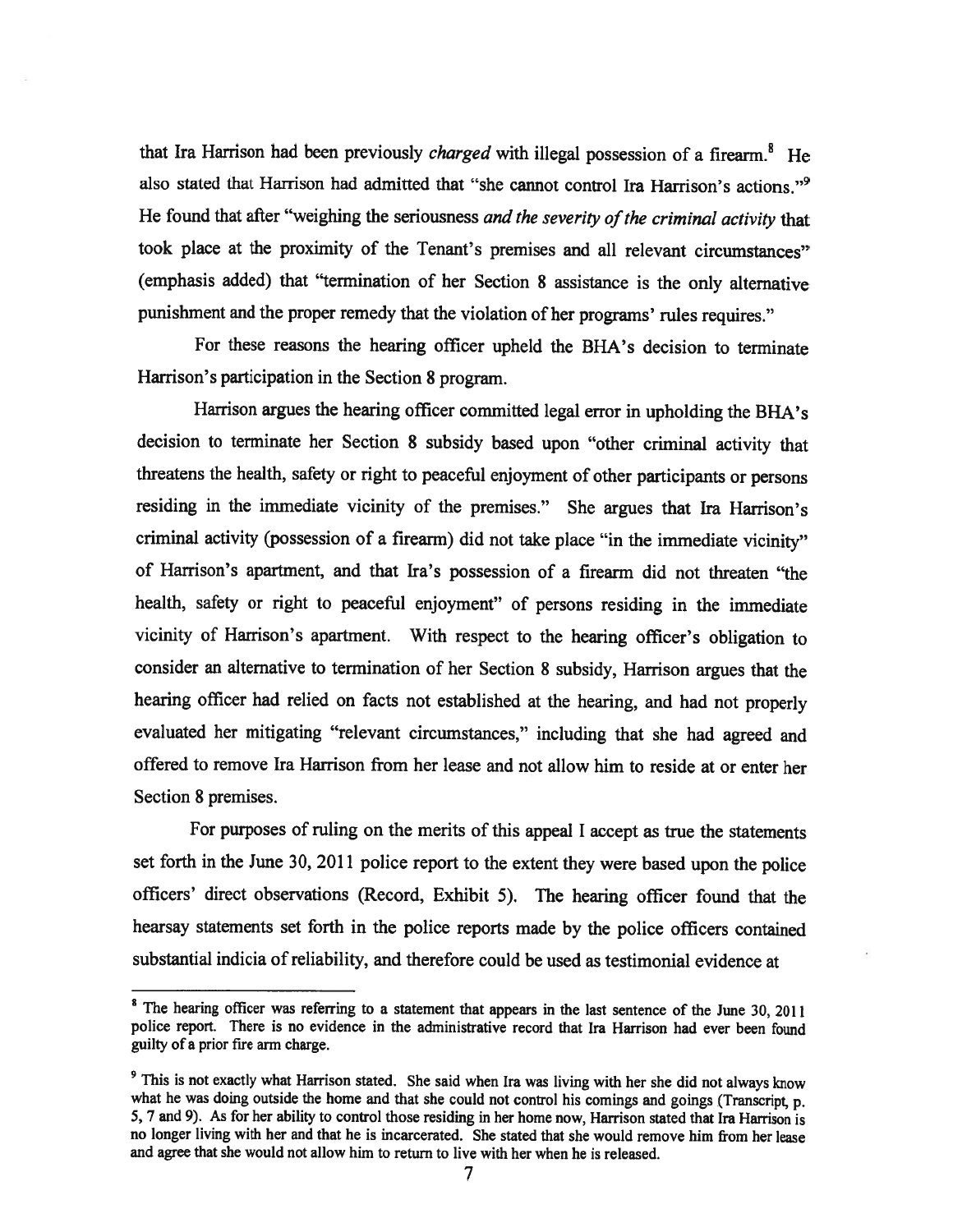**the informal hearing consistent with** *Costa.* **The hearing officer is correct.1°** 

**Accordingly, there is sufficient evidence in the record to establish that Ira Harrison was in unlawful possession of a loaded 9 mm Glock pistol when he was detained and arrested by Boston police officers on June 29, 2011.** 

**With respect to the issue of "proximity" as it relates to the location of the criminal act, it is undisputed that Ira Harrison was arrested approximately 0.6 miles from Harrison's apartment.** 

**The HUD Section 8 termination regulation, 24 CFR § 982.552(c)(2), states that a tenant's participation in the Section 8 program may be terminated if she or a member of her household "engage in drug-related criminal activity or violent criminal activity** *or other criminal activity that threatens the health, safety, or right to peaceful enjoyment of other residents and persons in the immediate vicinity of the premises"* **(emphasis added). The term "premises" is defined as "the building or complex in which the dwelling unit is located, including common areas and grounds." See 24 C.F.R. § 982.4(b)."** 

**Under the Section 8 regulations a drug-related criminal act or a violent criminal act constitutes a violation of a Section 8 tenant's family obligations (with respect to Harrision, obligation #11) without regard to whether the act occurred on, adjacent, near or off the Section 8 premises. Such conduct is presumed to be activity that threatens the safety and right to peaceful enjoyment of all lawful residents. See 24 C.F.R. § 982.552(b). In order for "other criminal activity" to constitute a violation of the Section 8 family obligations, the "other criminal activity" must be shown to be of a kind " . . . that threatens the health, safety, or right to peaceful enjoyment of other residents and person in the immediate vicinity of the premises." Notwithstanding Harrison's argument** 

**I°In** *Costa v Fall River Housing Authority,* **453 Mass. 614, 627 (2009), the court held that " . . . consistent with applicable due process requirements, hearsay evidence may form the basis of a PHA's decision to terminate Section 8 assistance so long as that evidence contains substantial indicia of reliability."**  However, the court cautioned "[a]s for the risk of error arising from reliance on hearsay, the risk will vary **widely with the nature of the hearsay. Reliance on hearsay that is anonymous, uncorroborated, or contradicted by other evidence will create particular risk of error." With respect to the hearsay information contained in the police report at issue in** *Costa,* **the court ruled that it was reliable and could form the basis for termination of Section 8 assistance because "[t]he police report offered a detailed factual account based on the personal observations of the detective, and it is a crime for a police officer to file a false report."** 

<sup>&</sup>lt;sup>11</sup> An identical definition of "premises" is found in the Glossary to the BHA Section 8 Administrative Plan **(Chapter 18, Revised Plan dated December 6, 2011, p. 241). (Record, Supplemental Exhibit 1).**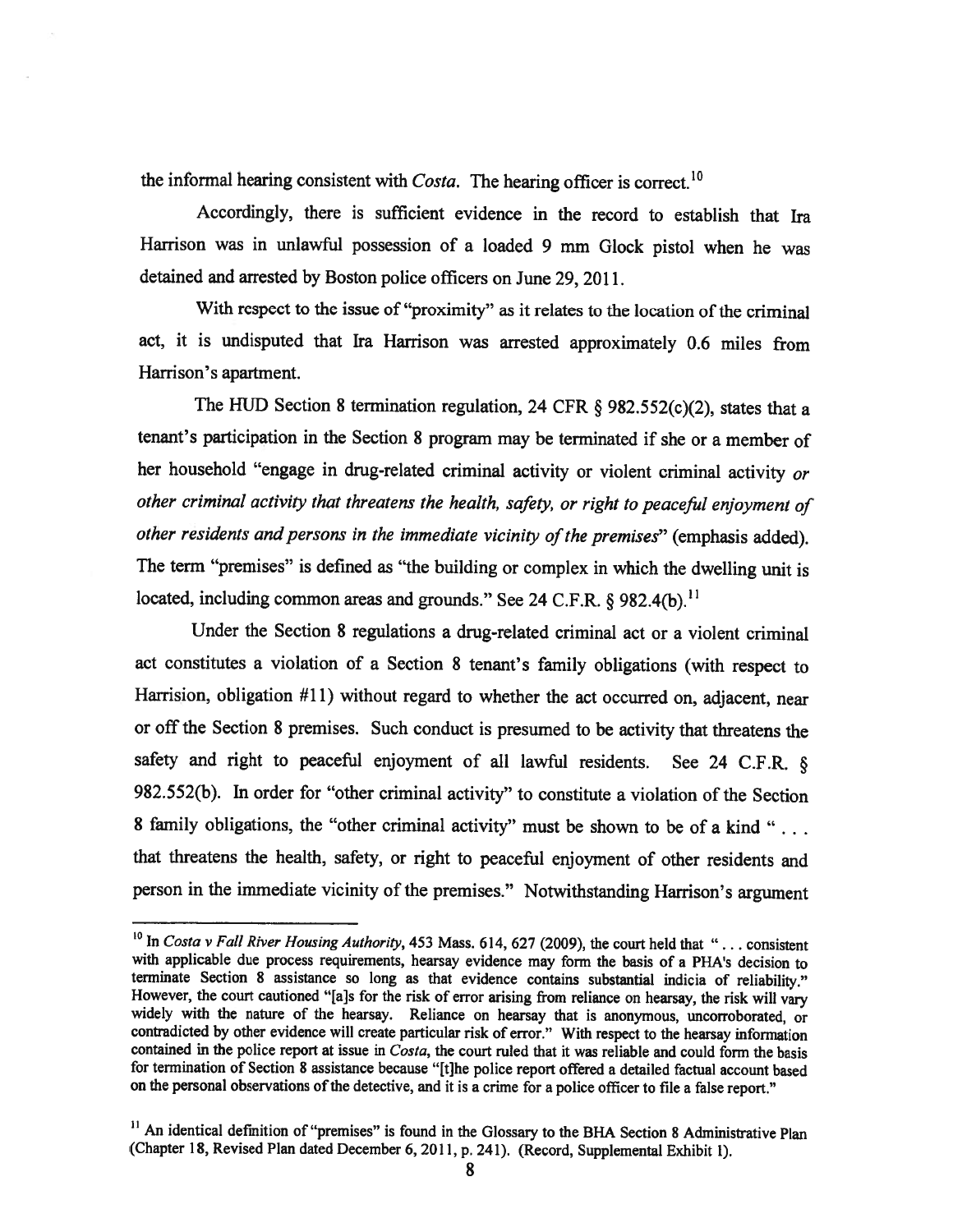**to the contrary, neither the federal Section 8 program statute nor the implementing regulations establish a specific or general proximity limitation with respect to the distance from the Section 8 premises where "other criminal activity' could not constitute a Section 8 program violation sufficient to support termination of the Section 8 subsidy. When faced with a notice of Section 8 termination based upon off-premises "other criminal activity," the legal issue is whether the specific criminal activity is of a kind as to pose a threat to the safety and peaceful enjoyment of residents who live in the immediate vicinity of the Section 8 tenant's premises, or inspire a significant level of fear on their part.** 

**The Section 8 termination provisions have evolved over time. Congress amended the Section 8 statute in 1992. The amendment revised the termination provisions to address circumstances where the criminal activity of a Section 8 household member had an adverse impact on neighboring residents. The statutory amendment authorized evictions for criminal activity that had an adverse health or safety impact on those**  residing "in the immediate vicinity of" the premises. See  $42 \text{ U.S.C.}$  §  $1437 \text{ f(d)}(1)(\text{B})(iii)$ ; **Pub. Law 102-550, § 145 (Oct. 28, 1992). The House Committee that considered the amendment stated in its report that "[i]t is the intent of the Committee that the term `immediate vicinity of the premises' be interpreted as the substantial equivalent of 'on or near the premises.'" House Report No. 102-760, at 93, quoted in 1992 U.S.C.C.A.N.**  3373.<sup>12</sup> However, these comments do not provide particularly helpful guidance because **the term "on or near" when it appears in federal housing statutes is used to identify the locus of the criminal act that can constitute the basis to terminate a subsidized tenancy. The term "immediate vicinity" as it appears in the 1992 Section 8 statute is used in conjunction with the locus of those residents who might be placed in fear or whose safety and peaceful enjoyment might be threatened by the criminal conduct.** 

**In 1995 HUD revised its Section 8 regulations. Among other things HUD incorporated the 1992 statutory changes relating to "other criminal activity." See 24, C.F.R. § 982.310(c) (1-2), as added by 60 Fed. Reg. 34695 (July 3, 1995). Harrison points out in her memorandum that in its written comments HUD did not address what** 

<sup>&</sup>lt;sup>12</sup> The term "on or near" is a term that pertained to evictions for drug-related or criminal activity. See 42 **U.S.C. § 1437f(d)(1)(B)(i-ii).**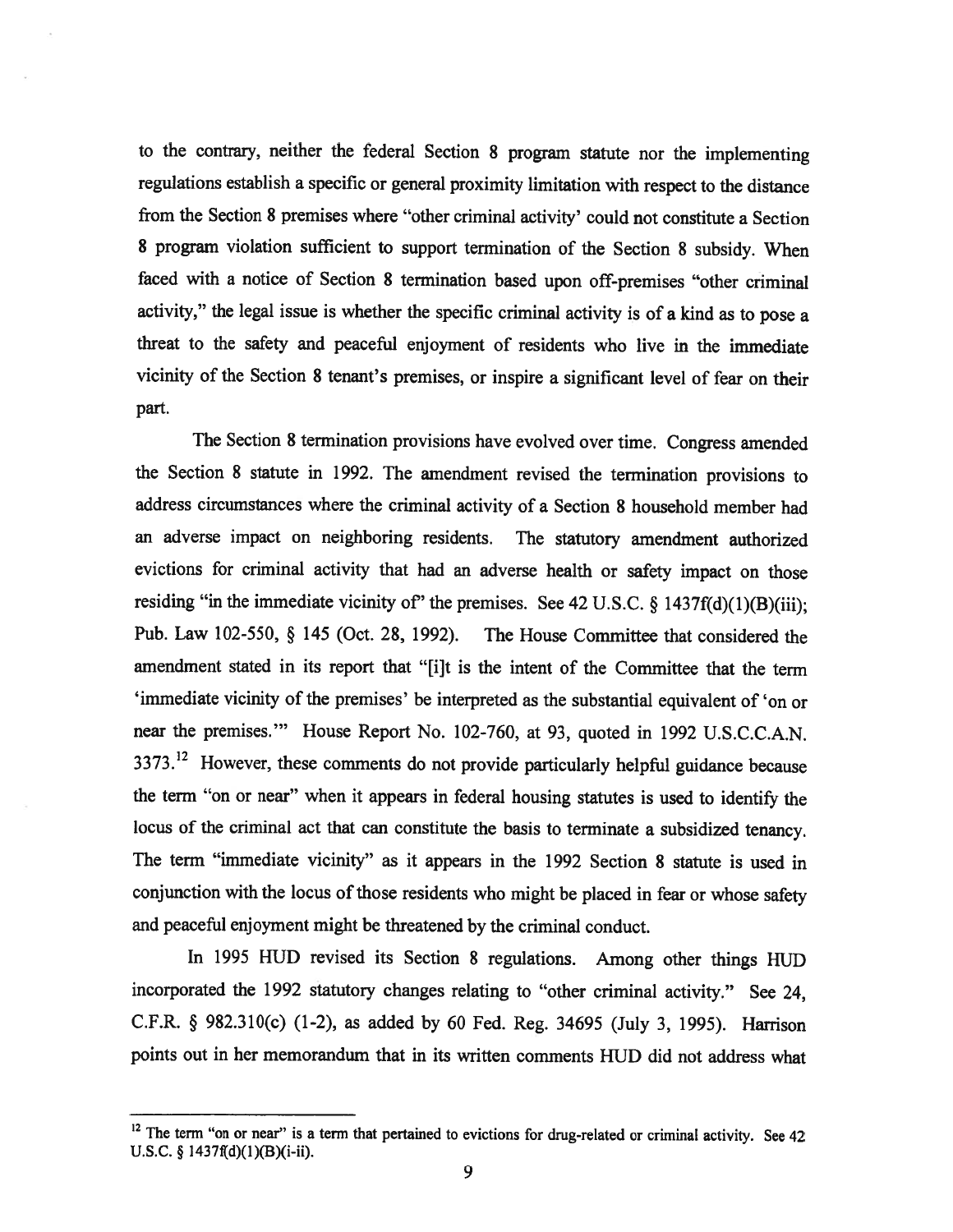constituted the "immediate vicinity" but it did comment on what constituted "on or near" as it related to illegal drug activity. HUD stated that,

> . . . In this rule, HUD tracks the statutory standard, and does not attempt to further define when a crime location is considered "near" the assisted project or building. In general, this standard would cover drug crime in a street or other right of way that adjoins the project or building where a Section 8 unit is located. A landlordtenant court can apply the standard to the circumstances of a particular case."

60 Fed. Reg. at 34673-34674. Again this regulatory comment is not helpful to Harrison's case because the use of the phrase "on or near" focused on the locus of the criminal act whereas the phrase "immediate vicinity" refers to the location of the Section 8 premises.<sup>13</sup>

The Section 8 Voucher Choice Program in its current form was enacted by Congress in 1998 as part of the Quality Housing and Work Responsibility Act of 1998. Congress maintained the pre-existing termination provision for "other criminal activity having a health or safety impact on other residents or on those residing in the immediate vicinity." 42 U.S.C. § 1437f(o)(7)(D). When HUD adopted the QHWRA implementing regulations pertaining to termination of Section 8 assistance, it included as one of the "family obligations" that a Section 8 participant not engage in "other criminal activity having a health or safety impact on other residents or on those residing in the immediate vicinity." 24 C.F.R. § 982.551(i); 66 Fed. Reg. 28776 (May 24, 2001). The focus remained on the location of those persons who might be impacted by the criminal act, not on the locus of the criminal act.

Therefore, I conclude that for purposes of determining whether a Section 8 participant has violated the "other criminal activity" provision of the HUD Section **8** 

<sup>&</sup>lt;sup>13</sup> In her memorandum Harrison cited to my trial court decision in the case of *Boston Housing Authority v*. *Geneva Perez* (Docket No. 05H84SP001780, August 5, 2005). In that decision the public housing lease provided that the tenancy could be terminated where a tenant or household member engages in certain criminal activity. The state public housing statute provided that the tenant was not entitled to a grievance hearing if the alleged criminal act occurred "on or adjacent" to public housing property. I ruled that the criminal act that occurred 0.3 miles from the public housing development did not meet the statutory "on or adjacent" requirement, and that the tenant was entitled to a grievance hearing. For that reason I dismissed the summary process complaint. The public housing statute, unlike the Section 8 statute and regulation at issue in the Harrison case, imposed a proximity limitation on the criminal act. The proximity language in Section 8 regulation at issue in Harrison's case, "immediate vicinity" identifies the class of people who the Section 8 administrator must show will be threatened or placed in fear because of a criminal act committed by a Section 8 household member. There is no proximity limitation relating to where that criminal act may occur.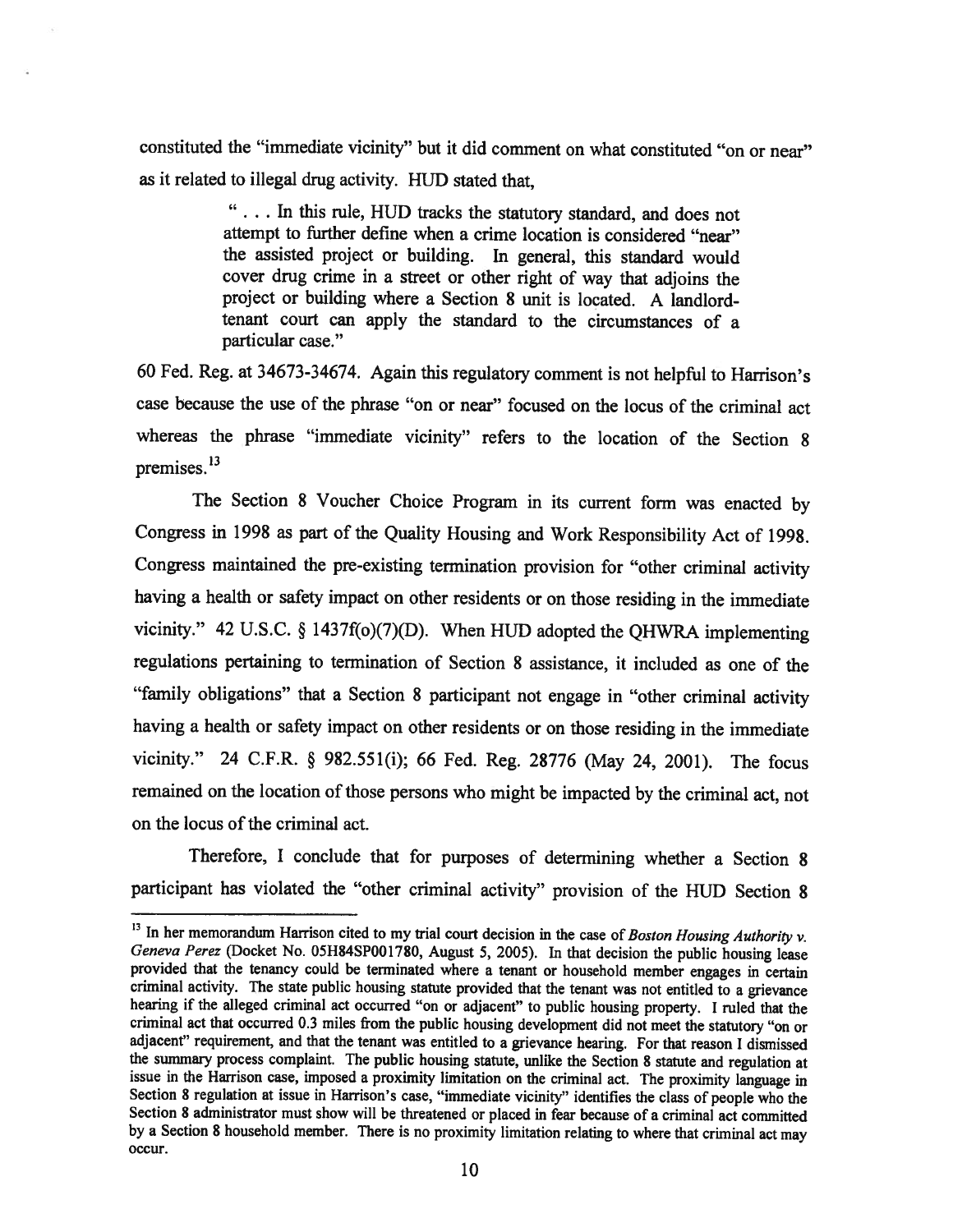regulations (as that provision appears in the family obligations form and Section **8** family obligation provision of the BHA Section **8** Administrative Plan) where the allegation involves non-drug related and non-violent criminal activity, the determining consideration is not whether the alleged "other criminal activity" occurred within a specified distance from the Section 8 premises. The proper inquiry in a Section 8 termination hearing is whether, after taking into account all relevant considerations, the "other criminal activity" wherever it may have occurred is sufficiently associated with violence that it would pose a threat to the health, safety or peaceful enjoyment of those persons living in the "immediate vicinity" of the Section **8** recipient's premises, or inspire a significant level of fear on their part. The distance between the locus where the "other criminal activity" occurred and the location of the Section 8 premises is a factor (along with other relevant factors) that may be considered in making this determination. This formulation is consistent with the reasoning in the Supreme Judicial Court case of *Lowell Housing Authority v Melendez,* 449 Mass. 34, 39 (2007).

The *Melendez* case involved the termination of a public housing tenancy where the tenant "armed with an eight-inch kitchen knife, assaulted and attempted to rob a patron of a convenience store located approximately one mile from the Lowell Housing Authority (LHA) where he was a tenant." The public housing lease required the tenant "[t]o refrain from criminal activity that threatens the health, safety, or right to quiet enjoyment of any LHA housing development" tenant. The trial judge ruled in favor of the housing authority on its claim for possession. The judge found that the violent criminal act committed by the defendant in the same city (about one mile from the housing development) "is near enough to the other public housing residents to threaten their health, safety, and quiet enjoyment." Id. at 38. The SJC affirmed the judge's ruling and reasoned that

> "[w]hile the locus of the criminal activity is not the determining factor in this case, we do not go so far as to hold that all criminal activity, of whatever nature, is cause for termination of a public housing tenancy. Whether the criminal activity is cause for termination will depend largely on the facts of each case. It is enough to say here that certain criminal activity, such as assault by means of a dangerous weapon and armed robbery, is so physically violent, or associated with violence, that one who engages in it normally would pose a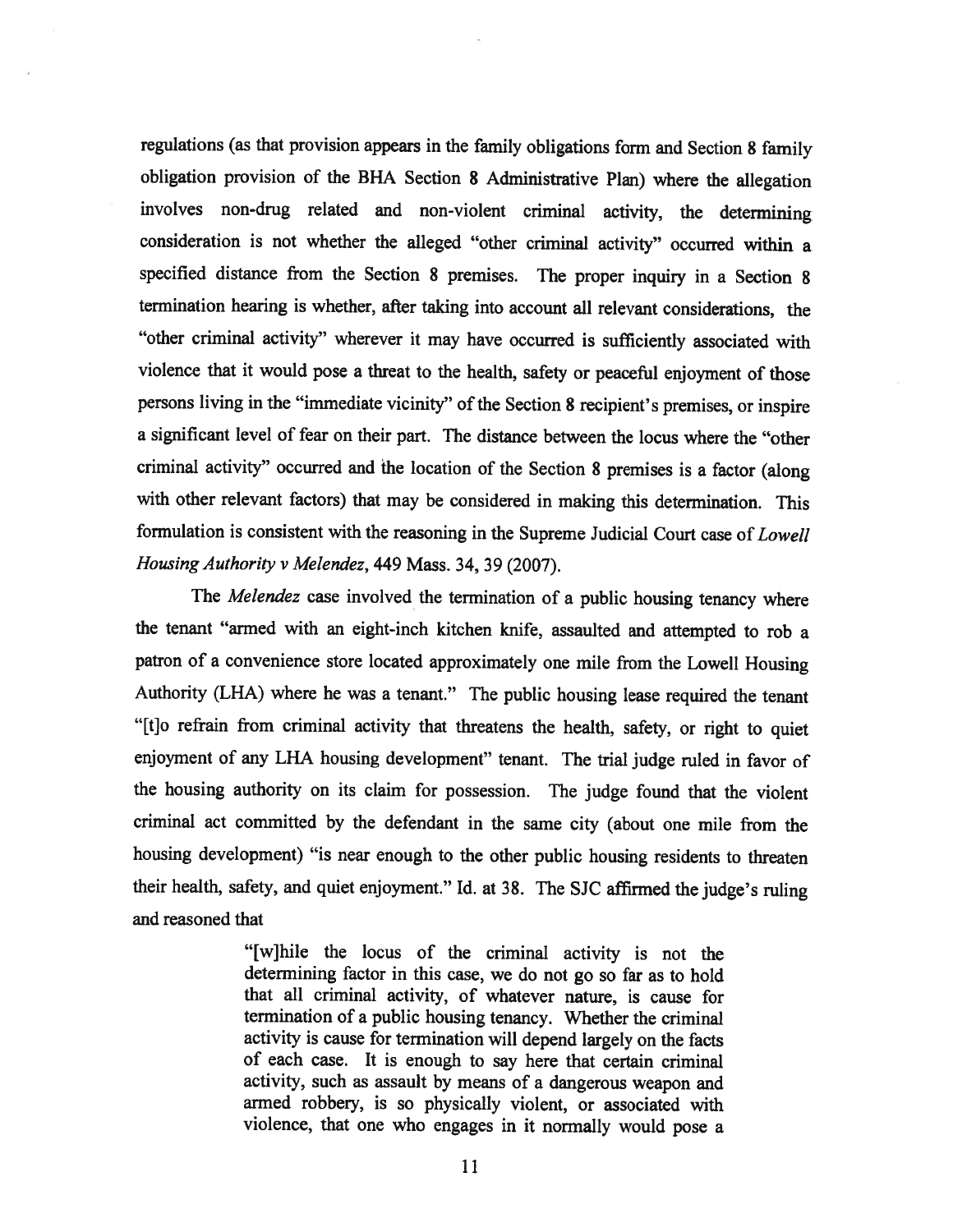threat to, or reasonably inspire a significant level of fear on the part of, tenants forced to live in close proximity to the offending tenant."

The "other criminal activity" provision of the Section 8 statute and regulation is substantially similar to the "criminal activity" provision of the Lowell Housing Authority  $lease<sup>14</sup>$ 

With respect to the Harrison case, I conclude as a matter of law that a non-violent criminal act committed by a Section 8 household member that occurred approximately 0.6 miles from the Section 8-subsidized apartment could constitute a violation of the Harrison's Section 8 family obligation pertaining to "other criminal activity" where there is evidence that 1) the criminal act was associated with violence, or of a kind that 2) such conduct would pose a threat to the health, safety or right to peaceful enjoyment of those persons who live in the immediate vicinity of the Section 8 premises, or reasonably inspire a significant level of fear on their part.

Harrison's hearing officer did not make any findings that Ira Harrison's possession of an illegal firearm some distance from Harrison's apartment, considered without reference to the June 28, 2011 armed robbery, was sufficiently associated with violence that such conduct would threaten the health, safety or right to peaceful enjoyment of those persons who live in the immediate vicinity of Harrison's apartment, or reasonably inspire a significant level of fear on their part. Instead, the hearing officer based his decision that Harrison had violated her Section 8 family obligation in substantial part on his belief that Ira Harrison had committed a violent criminal act separate and distinct from his possession of an illegal firearm. The hearing officer found that "the firearm may have been used in the armed robbery that occurred the previous day." The hearing officer's suspicion or speculation that Ira Harrison may have participated in a violent criminal act is not a substitute for evidence sufficient to support a finding that Ira Harrison did in fact participate in the violent criminal act. The uncontested evidence in the administrative record establishes that the victim of the June

<sup>&</sup>lt;sup>14</sup> In *Melendez* the defendant had engaged in a violent criminal act. Under the Section 8 regulations this criminal conduct - wherever it occurred - would be a violation sufficient to justify termination of the Section 8 subsidy because it would be conclusively presumed to pose a threat to all lawful residents. However, the court's analysis of what types of criminal conduct it would consider as sufficiently dangerous as to pose a threat to residents or inspire a significant level of fear provides helpful and persuasive guidance in interpreting the Section 8 "other criminal activity" provision.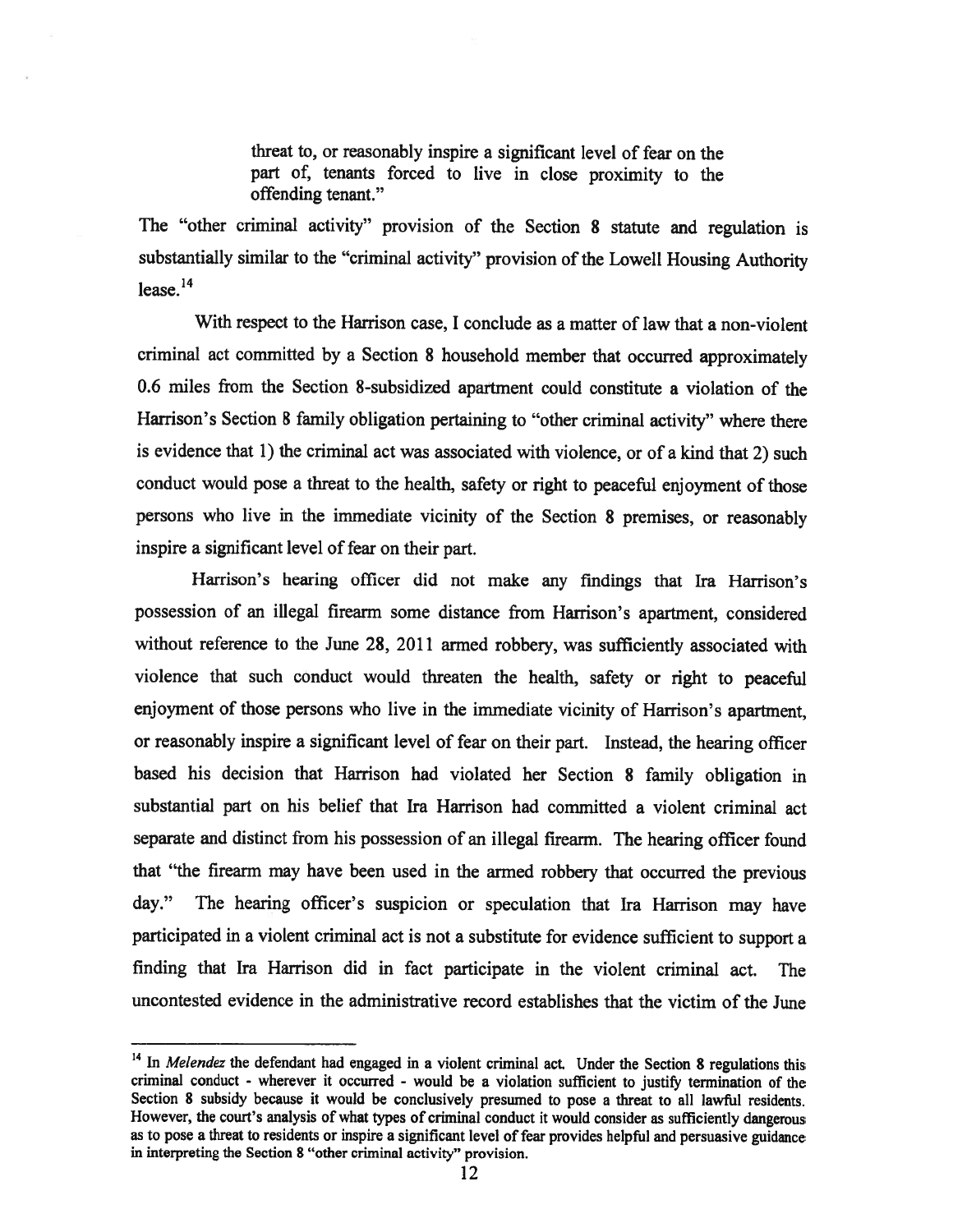28, 2011 armed robbery did not identify Ira Harrison as a participant in the robbery. There is no evidence in the administrative record that would support an inference that Ira Harrison had used the illegal firearm to commit an armed robbery or any other criminal act on June 28, 2011, or on any other day.

Accordingly, I rule that the hearing officer's legal conclusion that "the criminal activity here threatens the health, safety or right to peaceful enjoyment of other residents and persons residing in the immediate vicinity of the premises" constitutes legal error because it relies impermissibly on unsupported suspicion or speculation that Ira Harrison participated in an armed robbery.

With respect to the hearing officer's consideration of the mitigating factors, I conclude that the hearing officer's determination that the seriousness of Ira Harrison's criminal act outweighed Harrison's relevant circumstances showing hardship was based to some significant extent and thus was tainted by his suspicion that Ira Harrison had participated in an armed robbery. Accordingly, the hearing officer's rejection of a lesser sanction to mitigate the harsh consequences that would flow from termination of her Section 8 subsidy constitutes legal error.

It remains to be determined whether Ira Harrison's unlawful possession of an firearm on June 29, 2011, considered without reference to any "suspicions" regarding his involvement in the alleged armed robbery, constitutes "other criminal activity" within the meaning of 24 C.F.R. § 982.551(1). This should be considered and decided by a new hearing officer after conducting a de novo informal hearing applying the legal principles set forth in this decision. At the new hearing, the hearing officer must also consider *(only in the event the hearing officer concludes that Ira Harrison's conduct did constitute a violation of Family Obligation #11)* whether a lesser sanction would be the appropriate resolution of this matter after considering evidence Harrison may present regarding her individual mitigating circumstances, together with all the other circumstances presented at the hearing, in accordance with 24 C.F.R. § 982.552(c)(2). See, *Carter v. Lynn Housing Authority,* supra.